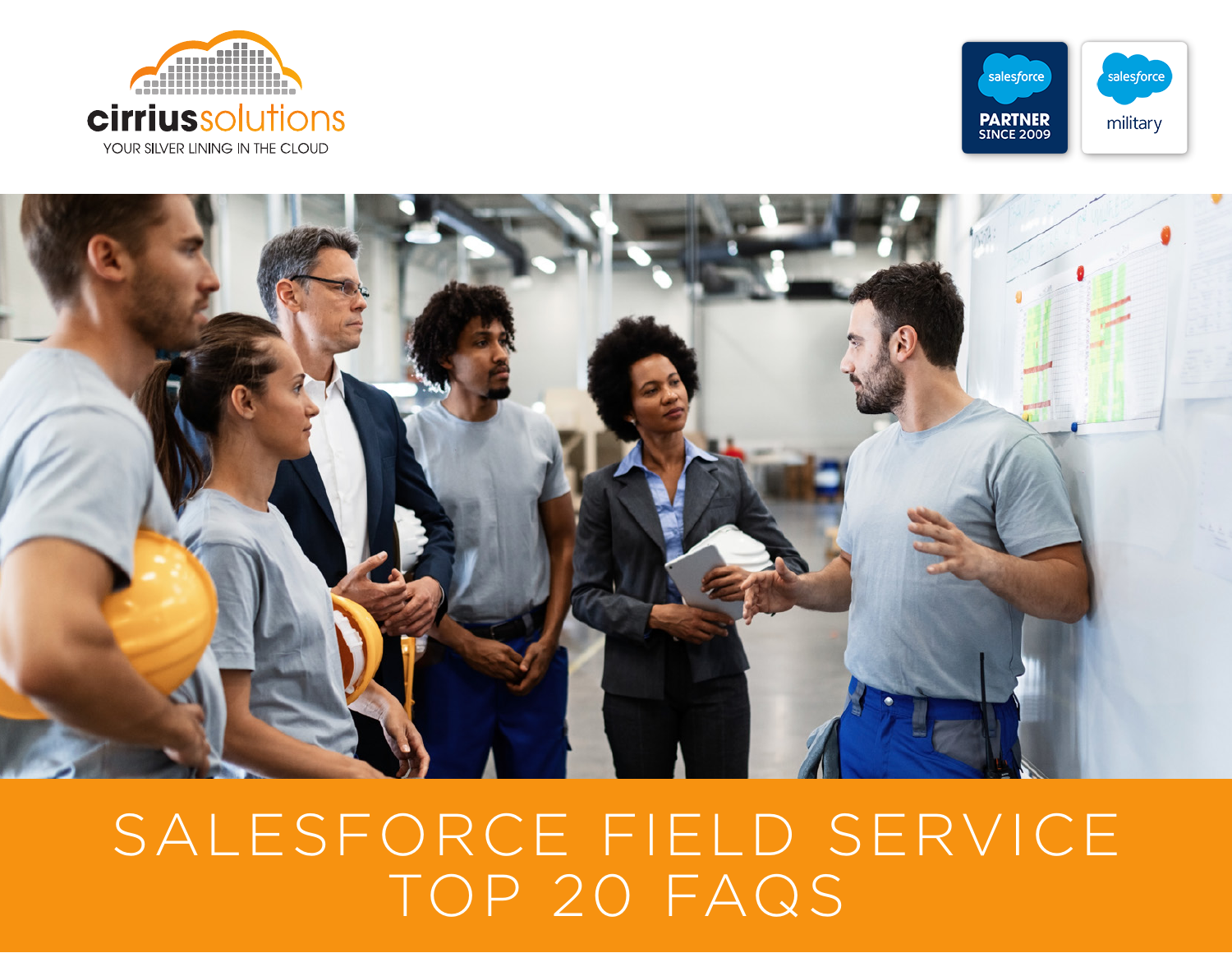#### cirriussolutions.com FIELD SERVICE TOP 20 FAQS





An Admins best friend!  $C$  An  $\overline{A}$ 

I've been a Salesforce Administrator for about 7 years and worked many companies, on many projects, with many different partners. In fact, I actually found Cirrius after a botched implementation with a notso-great partner. The second implementation was 100% better all around! Cirrius Solutions are an Admins best friend! They are great to work with, and get things done! I am certain I will maintain a relationship with them throughout my career!

#### Kelly Freeman

©2020 Cirrius Solutions. All rights reserved.



There are so many things to consider when looking at implementing Field Service Lightning for your business. However, the main consideration is usually functionality! Below we've outlined some of the most frequently asked questions by customers considering FSL as a solution for their business.

#### **1. Can my agents record labor hours and travel time using Salesforce FSL?**

Yes! The ability to report on labor hours and travel time is one of FSL's many useful features. Salesforce uses maps and has geolocation tracking is built into the system. Agents can enter the amount of time spent on a work order or work order line item and include additional comments. Timesheets need some basic configuration beyond the out of the box functionality to achieve this. However, it's as simple as creating a few formula fields to get you the totals you need.

#### **2. Can we use Salesforce FSL in the field where there is no internet access?**

Yes! The mobile app connects field crews with your in-office service teams, even when they don't have internet connectivity. Through the app, field crews can access all work order details and supporting technical resources. The app's offline capability allows crew members to continue using the platform without Wi-Fi or cell service. All changes are saved once a connection is re-established.

#### **3. Can our field service agents attach Images from the mobile device using the Salesforce FSL software?**

Yes! The ability to take pictures and attach them directly to the account in Salesforce is standard functionality for Field Service Lightning.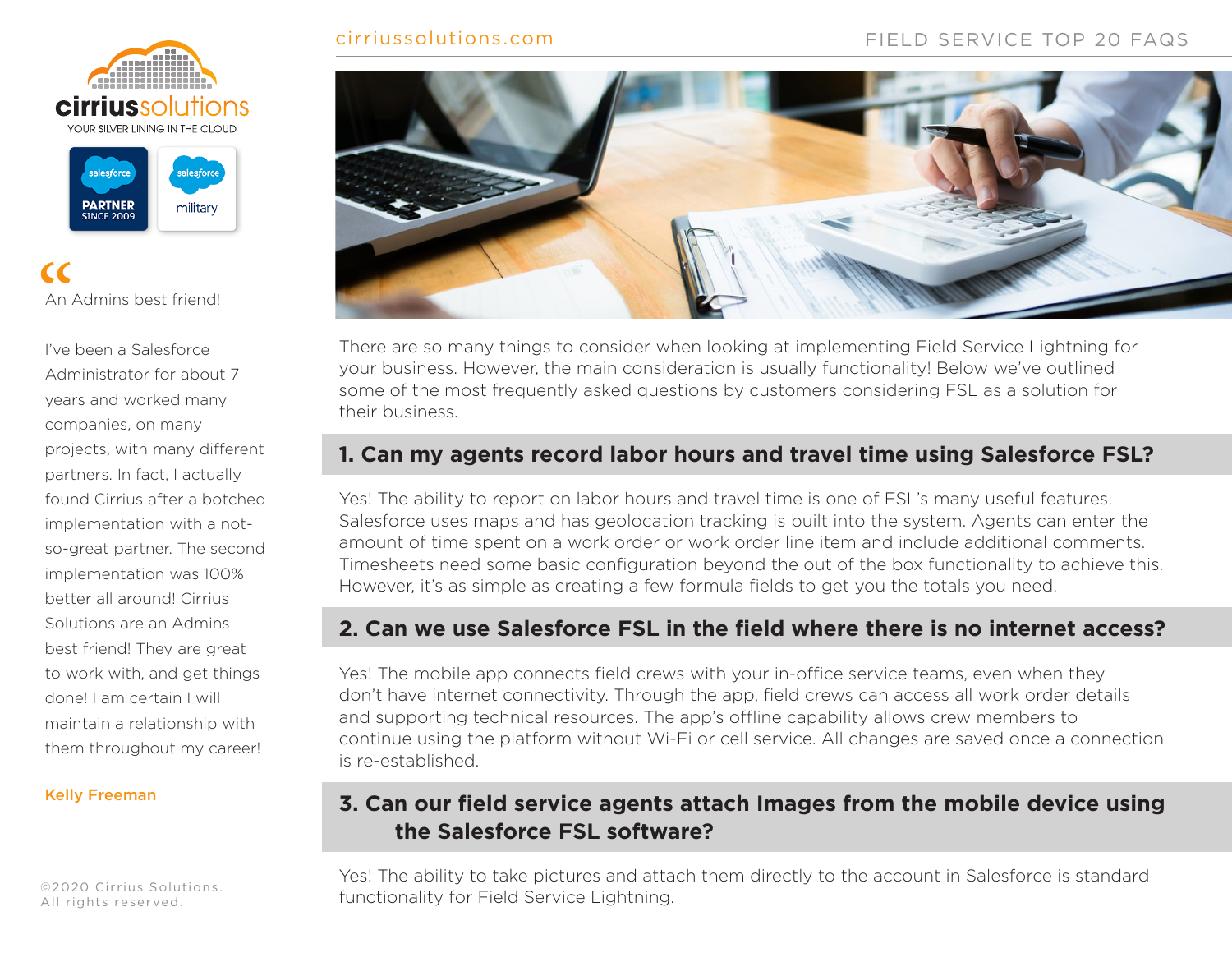



#### **Why Use A Certified Partner?**

- Accountability for quality & delivery
- Development done right the first time
- Rapid time to value
- Deliver scalable solutions to meet growth needs
- Help you drive user adoption

#### ©2020 Cirrius Solutions. All rights reserved.

#### **4. Can Field Service agents attach the details of the work order?**

Yes! Work orders are a central object of Salesforce Field Service Lightning. When creating a work order, agents even have the option of choosing a prebuilt template. The templates will automatically populate information like required skills and even parts, though that takes a bit of configuration.

Work Order line items will specify each task to be performed on a job, and individual line items can be assigned to different crew members. After the work order tasks have been completed, the results can be saved directly to Salesforce.

#### **5. Does the Salesforce Field Service scheduler account for local traffic?**

Yes! We can integrate Google Maps to show dispatch and the agent real-time traffic conditions, keeping routes as efficient as possible. This not only helps maximize your service agents' time in the field but also reduces costs associated with gas and wear and tear on vehicles.

#### **6. Can my Field Service agents receive push notifications?**

Yes! Push notification alerts can be sent to your mobile workforce for appointment updates and schedule changes. However, technicians are not automatically added as followers to work orders and service appointment records that they are assigned to. Best practice to achieve this is to create an Apex trigger on the service resource object to add or remove users as followers when assignments change.

#### **7. What can I do to speed up the loading of field service appointments on my mobile device?**

This can be achieved by reducing the number of days to show in the app under the Field Service Mobile settings. The default for 'Future Days' is 45. You can increase performance by trimming that number down to the number of days that make sense for your business model. This not only accelerates load times but also allows quicker offline syncing.

#### **8. Can Salesforce Field Service agents customize their schedule tab view?**

To ensure data quality and consistency of process, it is not best practice to allow agents to customize this. However, if your service team has requested, your admin would certainly be able to customize the schedule tab view as needed.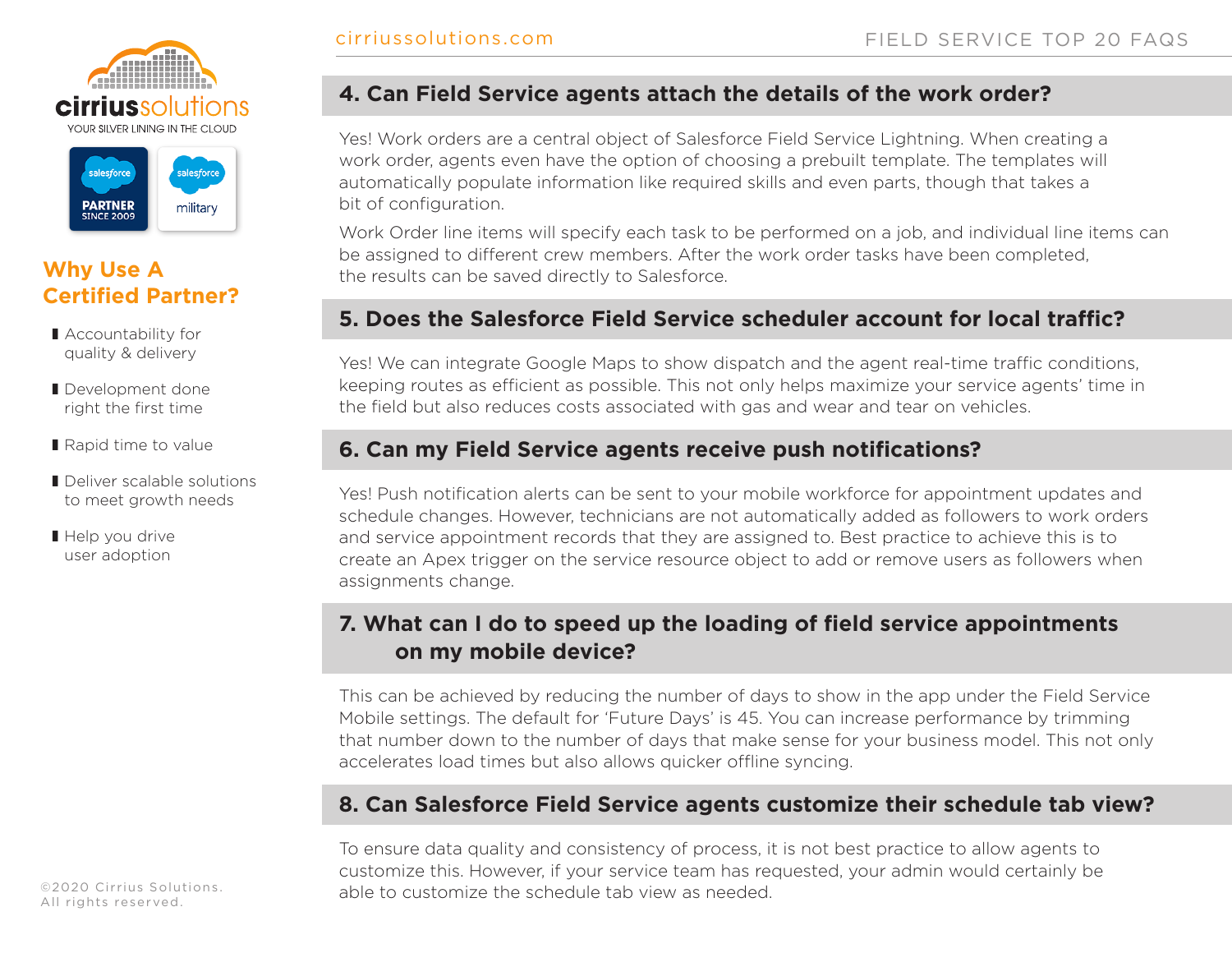



### **Quick Facts**

- Top 1% of Salesforce Consulting Firms
- We have 95% of the certifications available on the platform
- We practice Salesforce best practices from start to finish
- Over 85 5-start reviews!
- Over 500+ Successful implementation across the globe

#### **9. Can we track multiple inventory locations using Salesforce FSL?**

Yes, we can set up multiple "places" that store inventory, like warehouses, customer sites, or work vehicles, through locations so you can track the items stored there and restock when necessary.

#### **10. How do I manage inventory in Salesforce FSL?**

It is possible to account for all inventory in Salesforce using automation to update stock levels as products are consumed, transferred, or returned. In addition, we can add the products required for work types, work orders, and work order line items to ensure that the assigned service resource arrives with the right equipment.

#### **11. Can we use barcodes on hardware that can be scanned from the mobile device to track assets and inventory?**

Yes! This is an amazing feature. The Salesforce Field Service app will allow you to attach 1D serial barcodes and 2D QR codes to your devices. From there, you can use your mobile devices (Android and iPhone are both compatible) to scan inventory and automatically update in Salesforce.

#### **12. Can I manage service crews in Salesforce Field Service Lightning?**

Yes! You can manage your service crews to accommodate a fast-changing field service schedule. You can create crews, find and add members with the right skills manually or automatically, adjust membership dates to match appointment times, and view all crews' schedules and members in one interface.

#### **13. Can Salesforce Field Service Lightning help us manger worker shifts?**

Yes! However, this is a beta product. Shifts in Field Service Lightning let you define variable working periods for your shift-based workforce, such as contractors or on-call staff. You can create shifts for particular dates and times when you need coverage and assign them to service resources.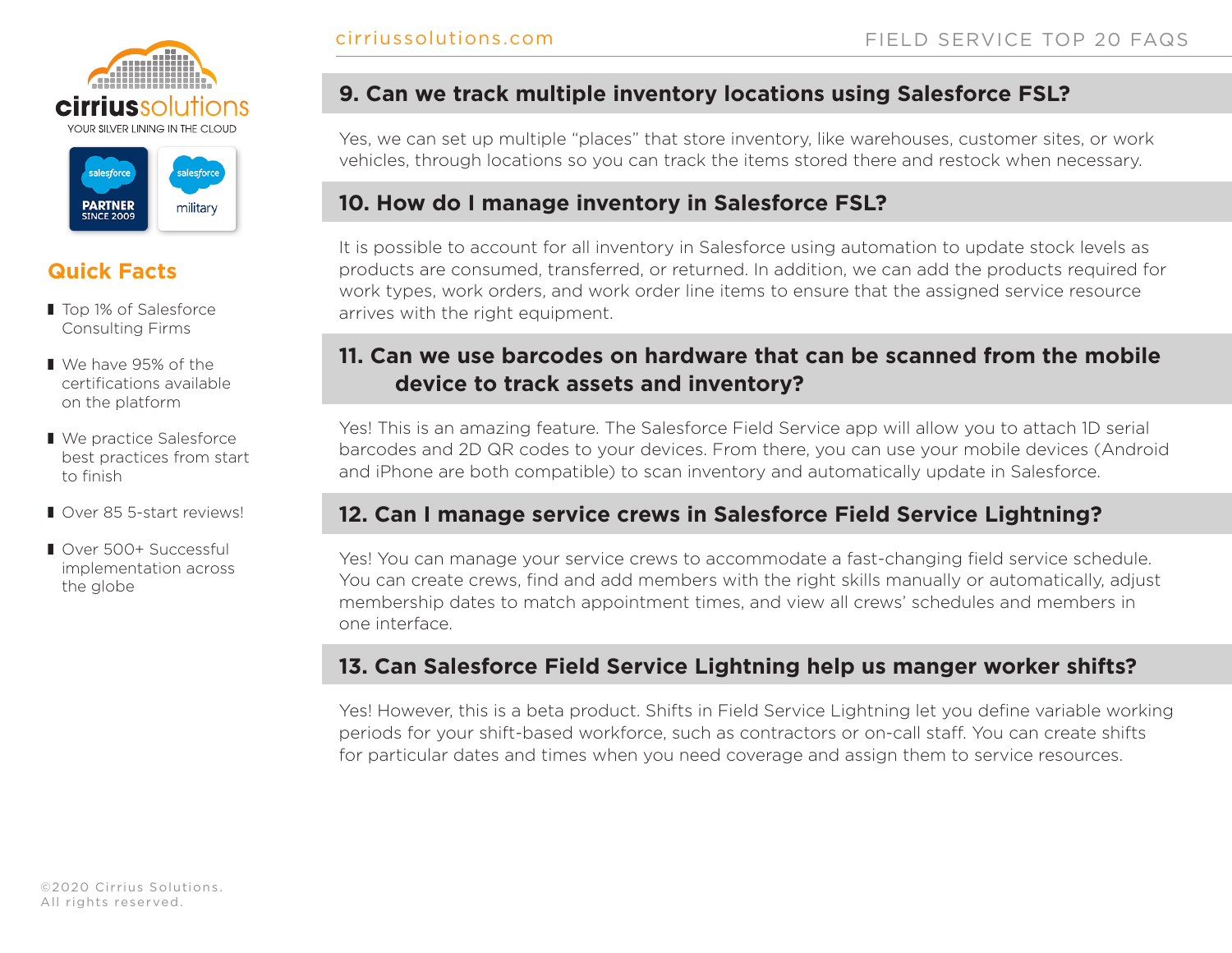





#### **14. How do I optimize dispatching in Salesforce Field Service Lightning?**

Best practice to ensure you have the right person for the right job is to create scheduling dependencies between service appointments and job assignments using assignment rules based on agent availability, skill sets, experience level, and location.

#### **15. Can the Salesforce Field Service Lightning application help me group nearby service appointments?**

Absolutely! You can minimize travel time or gaps between appointments, use the 'Group Nearby Appointments' action on a service appointment. This feature removes appointments that were scheduled later that day and replaces them with appointments that are closer in location to the source appointment.

#### **16. How do I account for resource absences in Salesforce FSL?**

You can create resource absences in the Field Service Lightning mobile app. Resource absences indicate when a service resource is unavailable to work. During schedule optimization, service resources aren't assigned to appointments that conflict with their absences. The best part is you can view and manage absences from the profile tab in the app!

#### **17. Can we update Field Service appointments directly from the mobile application?**

In terms of out of the box functionality, appointments can't be updated manually from the mobile app. However, it is possible to create a flow to achieve this.

#### **18. Can I have customers sign work orders in the field for completed work?**

Not exactly, you cannot sync the work order directly, but you can create service reports to give your customers summaries of the work that your field service team performed. A service report is a PDF that summarizes a work order or service appointment that your customers and team members can sign using e-signature applications.